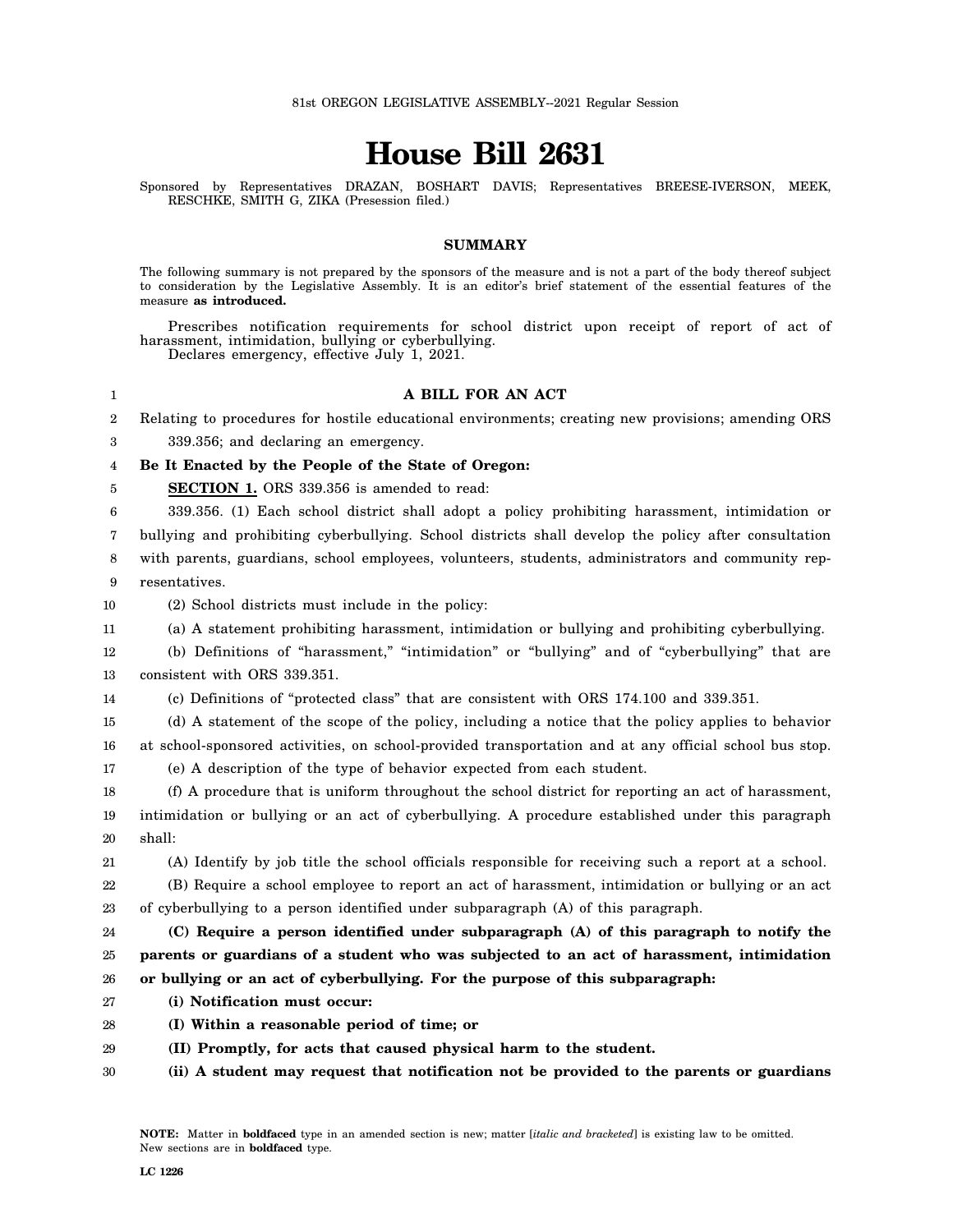1 **of the student.**

2 3 4 **(iii) Notification may not be provided to the parents or guardians of the student if the student has requested notification not be provided unless the student later agrees to the notification.**

5 6 [*(C)*] **(D)** Identify any remedial action that may be imposed on a school employee for failure to make a report as required by subparagraph (B) of this paragraph.

7 8 9 10 [*(D)*] **(E)** Allow a student or volunteer to report an act of harassment, intimidation or bullying or an act of cyberbullying voluntarily and anonymously to a person identified under subparagraph (A) of this paragraph. Nothing in this subparagraph may be construed to permit remedial action solely on the basis of an anonymous report.

11 12 13 14 (g) A procedure that is uniform throughout the school district for prompt investigation of a report of an act of harassment, intimidation or bullying or an act of cyberbullying. A procedure established under this paragraph shall identify by job title the school officials responsible for investigating such a report.

15 16 17 (h) A procedure by which a person may request a school district to review the actions of a school in responding to a report of an act of harassment, intimidation or bullying or an act of cyberbullying or investigating such a report.

18 19 20 (i) A statement of the manner in which a school and a school district will respond after an act of harassment, intimidation or bullying or an act of cyberbullying is reported, investigated and**, if applicable,** confirmed.

21 22 (j) A statement of the consequences and appropriate remedial action for a person found to have committed an act of harassment, intimidation or bullying or an act of cyberbullying.

23 24 25 (k) A statement prohibiting reprisal or retaliation against any person who reports an act of harassment, intimidation or bullying or an act of cyberbullying and stating the consequences and appropriate remedial action for a person who engages in such reprisal or retaliation.

26 27 28 29 (L) A statement of the consequences and appropriate remedial action for a person found to have falsely accused another of having committed an act of harassment, intimidation or bullying or an act of cyberbullying as a means of reprisal or retaliation, as a means of harassment, intimidation or bullying or as a means of cyberbullying.

30 31 (m) A statement of how the policy is to be publicized within the district. At a minimum, a school district shall make the policy:

32 33 (A) Annually available to parents, guardians, school employees and students in a student or employee handbook; and

34 35 36 (B) Readily available to parents, guardians, school employees, volunteers, students, administrators and community representatives at each school office or at the school district office and, if available, on the website for a school or the school district.

37 38 (n) The identification by job title of school officials and school district officials responsible for ensuring that the policy is implemented.

39 40 (3) A school district that does not comply with the requirements of this section is considered nonstandard under ORS 327.103.

41 42 43 **SECTION 2. The amendments to ORS 339.356 by section 1 of this 2021 Act apply to acts of harassment, intimidation or bullying or acts of cyberbullying that occur on or after the effective date of this 2021 Act.**

44 45 **SECTION 3. This 2021 Act being necessary for the immediate preservation of the public peace, health and safety, an emergency is declared to exist, and this 2021 Act takes effect**